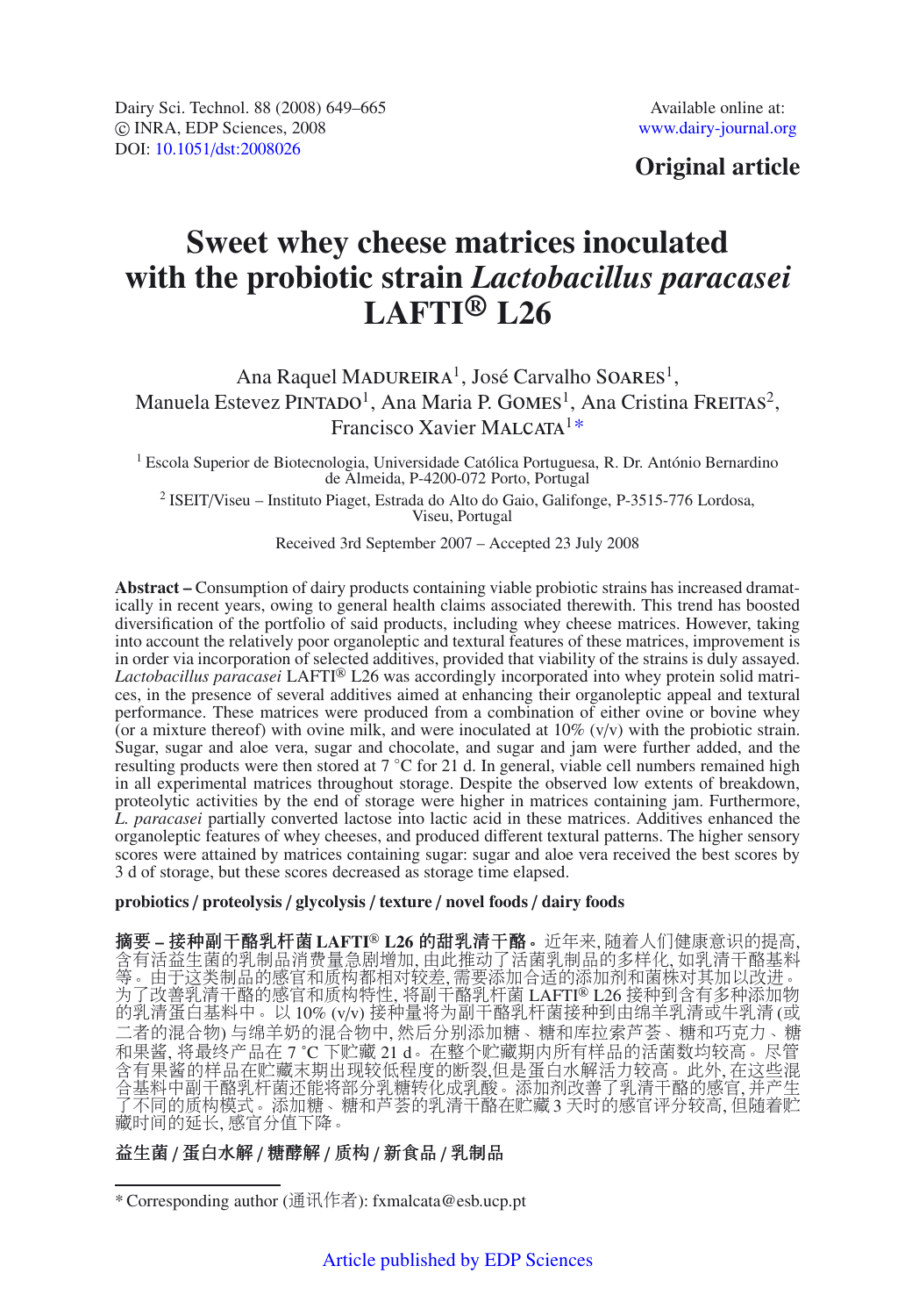**Résumé – Matrices fromagères de lactosérum doux inoculées avec la souche probiotique** Lactobacillus paracasei LAFTI<sup>®</sup> L26. La consommation de produits laitiers contenant des souches de probiotiques viables a beaucoup augmenté ces dernières années, en raison des allégations de santé qui leur sont attribuées. Cette tendance a favorisé la diversification de cette gamme de produits, incluant les matrices fromagères de lactosérum. Cependant, compte tenu des propriétés organoleptiques et texturales relativement pauvres de ces matrices, leur amélioration est recherchée par l'ajout d'additifs sélectionnés, sous réserve que la viabilité des souches soit dûment testée. *Lac*tobacillus paracasei LAFTI® L26 a donc été incorporée dans des matrices solides de protéines de lactosérum, en présence de plusieurs additifs destinés à améliorer leur qualité organoleptique et leur texture. Ces matrices étaient produites à partir d'un mélange de lactosérum soit ovin soit bovin (ou un mélange des deux) et de lait de brebis, et étaient inoculées à 10 %  $(v/v)$  avec une souche probiotique. On ajoutait ensuite du sucre, du sucre et de l'aloe vera, du sucre et du chocolat, ou du sucre et de la confiture ; les produits obtenus étaient alors stockés à 7 ˚C pendant 21 jours. En général, le nombre de cellules viables restait élevé dans toutes les matrices expérimentales et tout au long du stockage. Malgré le peu de dégradation observée, les activités protéolytiques étaient plus élevées en fin de stockage dans les matrices contenant de la confiture. De plus, *L. paracasei* convertissait partiellement le lactose en acide lactique dans ces matrices. Les additifs amélioraient les propriétés organoleptiques des fromages de lactosérum et produisaient différentes sortes de texture. Les scores sensoriels les plus élevés étaient obtenus par les matrices contenant du sucre ; les matrices contenant sucre et aloe vera avaient cependant les meilleurs scores à 3 jours de stockage, mais ne les conservaient pas au cours du temps.

**probiotique** / **protéolyse** / **glycolyse** / **texture** / **aliment nouveau** / **produit laitier**

## **1. INTRODUCTION**

Several distinct dairy matrices have to date been tested as carriers of probiotic bacteria, which include infant instant milk formulas and powdered milk, as well as fermented milk products, e.g. yoghurt [\[31](#page-16-0)], ice cream [\[15\]](#page-15-0), dairy desserts [\[23\]](#page-15-1) and cheese [\[11](#page-15-2), [14](#page-15-3)]. Cheese may offer a number of advantages over yoghurt-type products, especially in terms of delivery of viable probiotics, because of its higher pH, fat content and mechanical consistency. All of these features provide extra protection to probiotic strains, as they are particularly susceptible to the conditions prevailing during storage prior to ingestion (and throughout the gastrointestinal tract) [\[34](#page-16-1)]. Cheese has accordingly been the focus of dedicated research efforts, which encompass a number of varieties: white brined cheese [\[10\]](#page-15-4), Cheddar cheese [\[6,](#page-15-5) [7,](#page-15-6) [11,](#page-15-2) [32](#page-16-2)], Gouda cheese [\[14\]](#page-15-3), cottage cheese [\[3](#page-14-0), [30](#page-16-3)], Crescenza cheese [\[12\]](#page-15-7), semi-hard goat's cheese [\[13\]](#page-15-8), Argentinean fresco cheese [\[36](#page-16-4)], Turkish white cheese [\[19](#page-15-9)] and Brazilian Minas fresh cheese [\[4\]](#page-15-10).

Requeijão is a soft cheese obtained from whey proteins upon thermal precipitation; this traditional Portuguese dairy product resembles Ricotta cheese. Whey proteins possess important features pertaining to human nutrition and health, which easily override their classical low added value. Additionally, antimicrobial and antiviral actions, immune system stimulation, and anti-carcinogenic activity have been claimed for such whey proteins as α-lactalbumin, β-lactoglobulin, lactoferrin, lactoperoxidase, serum albumin and glycomacropeptide [\[25\]](#page-15-11). All of these are present, in concentrated form, in whey cheese.

Based on the above pieces of evidence, incorporation of probiotic bacteria (e.g. strains of *Lactobacillus acidophilus*, *Lactobacillus paracasei*, *Lactobacillus brevis*, *Bifidobacterium lactis* and *Bifidobacterium animalis*) was successfully attempted in whey cheese matrices [\[24\]](#page-15-12): all strains tested were able to maintain a high viability (above  $10^7$  cfu·g<sup>-1</sup>) for 28 d of storage under refrigeration. However, suitable criteria for technological selection of probiotic strains encompass not only an intrinsic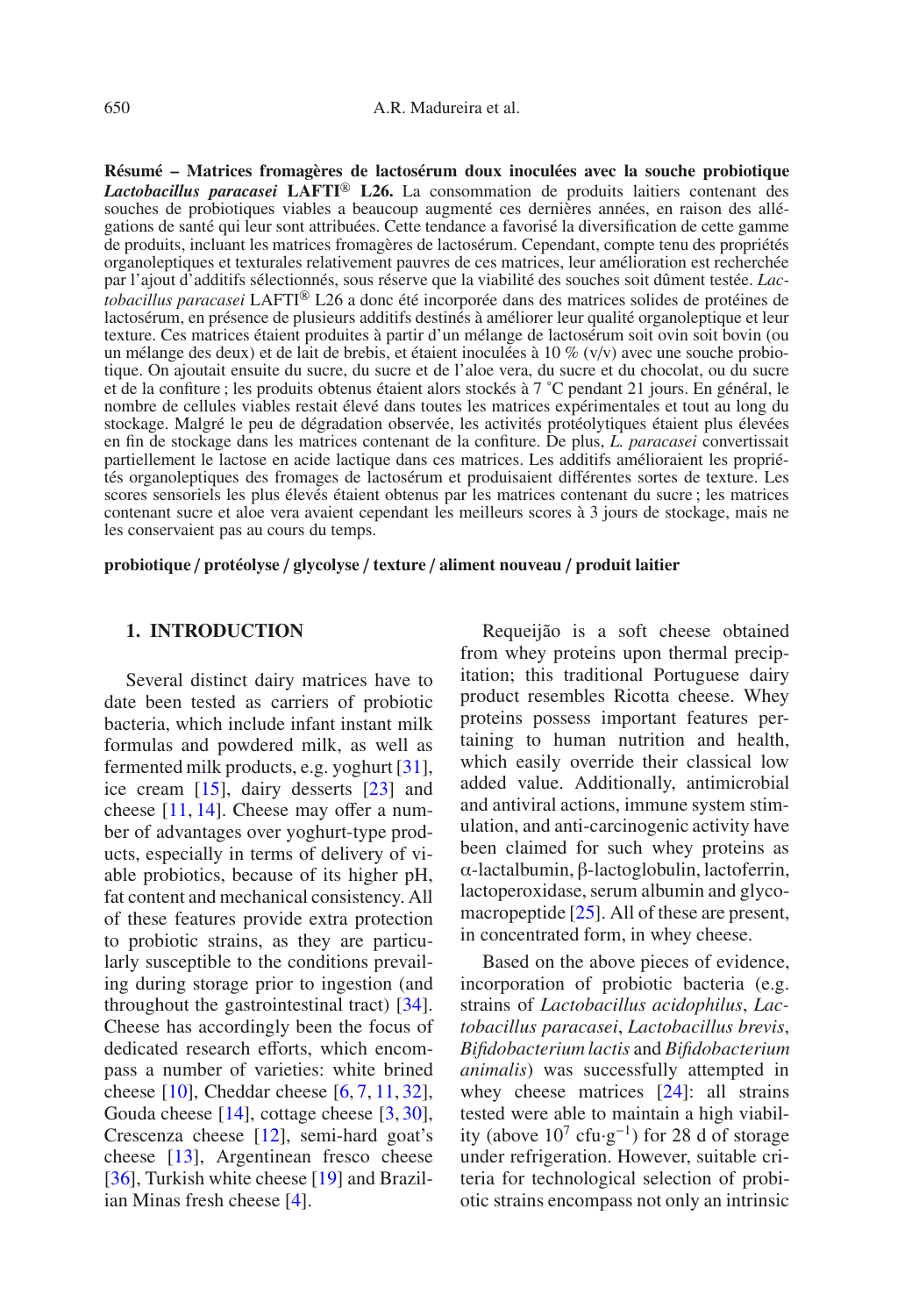ability to maintain high viable populations (in the typical range  $10^6$ – $10^8$  cfu⋅g<sup>-1</sup>), but also a set of appealing sensory features [\[20\]](#page-15-13). To meet with commercial success, a food product should in fact exhibit both types of properties. *Lactobacillus paraca*sei LAFTI<sup>®</sup> L26 was thus used not only because of its good viability in the matrices at stake, but also for its probiotic features, e.g. survival in the human gastrointestinal tract [\[37\]](#page-16-5) and an antimicrobial effect against *Escherichia coli* [\[29](#page-16-6)].

In general, actively metabolising microorganisms in dairy matrices play roles in glycolysis (i.e. lactose consumption, and concomitant organic acid production), proteolysis (i.e. protein breakdown, and concomitant peptide and amino acid release) and lipolysis (i.e. triglyceride breakdown, and concomitant free fatty acid release). These bacterium-mediated activities contribute differently (but somehow complementarily) to the final organoleptic profiles of said dairy products, either favourably, or via generation of off-flavours. Incorporation of certain food additives may modulate said metabolic pathways, as well as reduce (or even avoid) undesirable tastes.

Therefore, the aim of the present research effort was to assess the effect of incorporating a number of additives into probiotic whey cheese matrices, upon the metabolic profile of *L. paracasei*, and upon textural and sensory characteristics of those matrices stored under refrigeration.

## **2. MATERIALS AND METHODS**

#### **2.1. Microorganism source**

Lactobacillus paracasei LAFTI<sup>®</sup> L26 was obtained as a DELVO-PRO<sup>®</sup> freezedried, concentrated starter culture from DSM (Moorebank, Australia). In order to prepare an inoculum adequate for whey cheese matrices, the bacteria were first grown in MRS broth (Merck, Damstadt, Germany), and thereafter cultured twice in skim milk (Oxoid, Hampshire, UK); in both cases, incubation was at 37 ◦C for 24 h.

#### **2.2. Whey cheese manufacture**

Experimental manufacture of whey cheeses was carried out using whey released as a by-product of full-fat cheesemaking, from a mixture of 90% (v/v) ovine and 10% (v/v) bovine raw milks, blended with raw ovine milk to  $10\%$  (v/v) – both provided by Marofa II (Figueira de Castelo Rodrigo, Portugal). Upon arrival, these liquid feedstocks were immediately refrigerated to 7 ◦C, and stored thereafter at that temperature for up to 2 d.

Five whey cheese replicates were manufactured from whey batches on two different days. The equipment used was a 100-L double-walled, steam-supplied vat heated with burning gas, with controls for stirring rate and temperature. Whey was poured into this vat and slowly heated, under gentle stirring, up to 87–90 ◦C. Once precipitation started, ovine milk was added at the aforementioned ratio under continued stirring. When the temperature reached 95 °C, it was maintained at this level for 20 min. No pH correction was necessary (as is usually done in Ricotta cheesemaking), because pH was essentially that which provides the highest protein precipitation yield. The resulting floating curd was collected from the surface with a sterile skimmer, and poured into sterile plastic moulds – which were duly covered, and left to drain for 20 min, under a constant force of ca. 2 N·cm−2. After draining, whey cheese matrices were left to cool to room temperature (ca.  $20^{\circ}$ C) for an extra 30 min.

In each (duplicated) batch, the resulting curd was inoculated with the probiotic culture at  $10\%$  (v/v) – which had been previously prepared as described above; this inoculum permitted the intended initial level of ca.  $10^7$  cfu·g<sup>-1</sup> to be attained. One of the batches was directly used as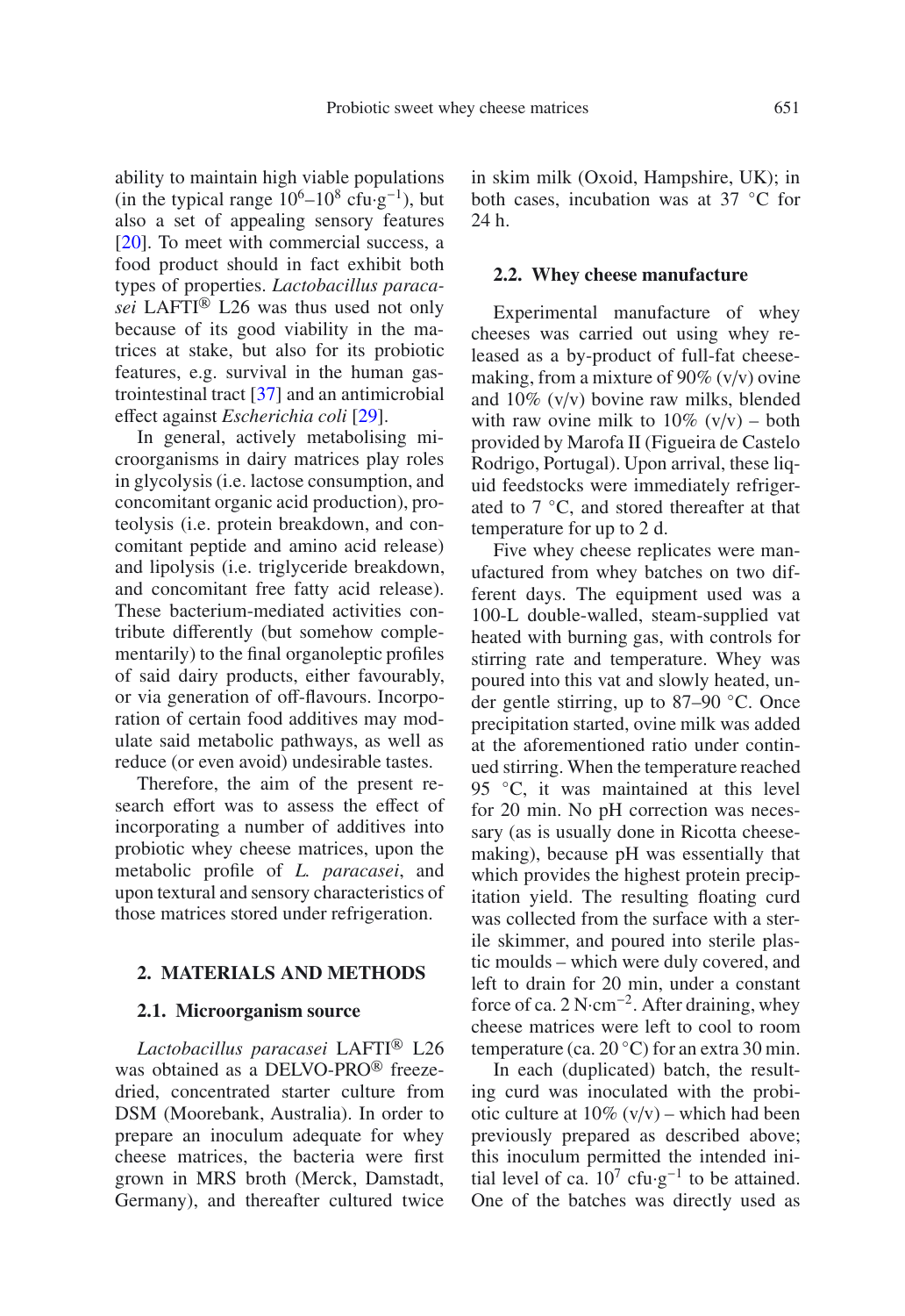<span id="page-3-0"></span>**Table I.** Physicochemical composition (average  $\pm$  standard deviation) of whey and milk feedstocks.

|        | Component        |                      |                      |                 |  |  |  |
|--------|------------------|----------------------|----------------------|-----------------|--|--|--|
| Matrix | Fat $(\%$ , w/w) | Protein $(\%$ , w/w) | Lactose $(\%$ , w/w) | pH              |  |  |  |
| Whey   | $0.53 \pm 0.02$  | $0.78 \pm 0.03$      | $4.90 \pm 0.21$      | $5.30 \pm 0.03$ |  |  |  |
| Milk   | $6.18 \pm 0.02$  | $8.07 \pm 0.01$      | $4.35 \pm 0.43$      | $5.98 \pm 0.01$ |  |  |  |

control (matrix C), whereas the remaining three batches were then separately mixed with:  $5\%$  (w/w) sugar (matrix S),  $5\%$  (w/w) sugar and  $3\%$  (w/w) aloe vera (matrix AV), 5% (w/w) sugar, 4.5% (w/w) chocolate fibre and 4.7% (w/w) chocolate powder (matrix CH), and 10% (w/w) strawberry jam (matrix J). All matrices were then vigorously stirred for 5 min with an electric mixer (Kenwood, UK) with a whisk adapted to the rotating shaft, and equally distributed into sterile 100-mL flasks, that were immediately capped so as to simulate closed packages, and stored at 7 ◦C for up to 21 d.

Aseptic conditions were assured throughout the whole manipulation protocol, in order to prevent contamination.

## **2.3. Microbiological analyses**

Duplicate sampling of all types of whey cheese matrices (via 8-g aliquots) took place at 0, 3, 7, 14 and 21 d. Dilution was performed with sterile  $2\%$  (w/v) aqueous sodium citrate (Merck), and homogenisation took place for 3 min at 260 rpm, in a Stomacher Lab Blender 400 (Sewer Medical, London, UK). Serial decimal dilutions were later prepared with  $0.1\%$  (w/v) peptone water (Sigma, St. Louis, MO, USA), and plated in duplicate on several selected media: plate count agar (PCA, Merck), incubated for 2 d at 30 ◦C, for total viable counts of aerobic mesophilic bacteria; Rogosa agar (Merck) supplemented with acetic acid at  $96\%$  (v/v) (Sigma) to achieve pH 5.2, incubated for 3 d at 37 °C, for viable counts of *L. paracasei*; Baird Parker

Medium (Lab M), supplemented with sterile egg yolk tellurite (Lab M), incubated for 2 d at 37 ◦C, for viable counts of *Staphylococcus aureus*; Violet Red Bile Glucose Agar (VRBGA, Lab M), incubated for 1 d at 37 ◦C, for viable counts of *Escherichia coli*; Pseudomonas agar (Merck), incubated for 1 d at 37 ◦C, for viable counts of *Pseudomonas aeruginosa*; kanamycin aesculin agar (Merck), incubated for 1 d at 37 ◦C, for viable counts of *Enterococcus*; and Rose Bengal Chloramphenicol Agar (RBCA, Merck), incubated for 5 d at 25 ◦C, for viable counts of moulds and yeasts. All aforementioned media were plated using the classical technique [\[26\]](#page-16-7), except in the case of VRBGA and RBCA, which followed the pour and spread-plate techniques, respectively, as described in detail elsewhere [\[5](#page-15-14)].

#### **2.4. Chemical analyses**

Whey and milk used for manufacture of the experimental whey cheeses, as well as the final products, were submitted to physicochemical analyses in triplicate, which included pH, fat, protein and lactose contents, using a LactoScope Advanced FTIR (Delta Instruments, The Netherlands). The results obtained for milk and whey are tabulated in Table [I.](#page-3-0)

#### **2.5. Proteolysis assessment**

Duplicated samples of whey cheese taken at 0, 14 and 21 d of storage were assayed for proteolysis: water-soluble nitrogen (WSN), as well as nitrogen soluble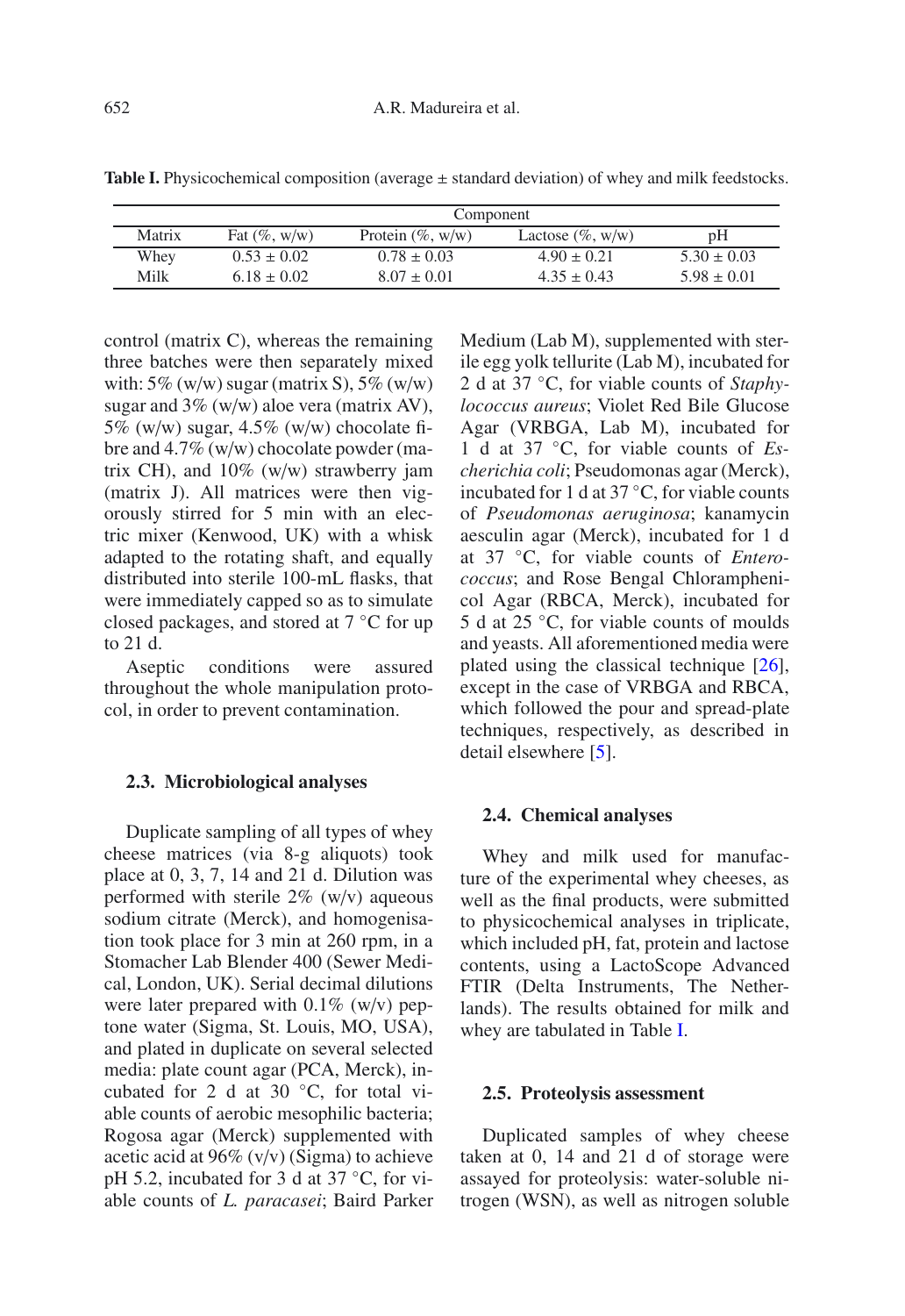in 12% (w/v) trichloroacetic acid (TCA-SN) and in 5% (w/w) phosphotungstic acid (PTA-SN), were determined by Kjeldhal, as described elsewhere  $[21,33]$  $[21,33]$ , except that a Stomacher Lab Blender was used for homogenisation, and that the supernatant obtained was filtered through Whatman No. 42 filter paper. Proteolysis indices, i.e. WSN-TN %, TCA-TN % and PTA-TN %, were then calculated as the percent ratios of WSN, TCA-SN and PTA-SN, respectively, to total nitrogen (TN).

#### **2.6. Glycolysis assessment**

Duplicated samples of whey cheese, taken at 0, 7 and 21 d of storage, were assayed for glycolysis: organic acids and sugars were quantified by HPLC in a single run, based on calibration curves previously prepared with appropriate chromatographic standards, using an apparatus from Merck LaChrom (Fullerton, CA, USA), with an Aminex HPX-87X cation exchange column from BioRad (Richmond, CA, USA). The flow rate was 0.5 mL·min<sup>-1</sup>; 0.0025 mol·L<sup>-1</sup> H<sub>2</sub>SO<sub>4</sub> (Merck) was used as eluant, and detection was by refractive index at 60 ℃ for sugars, and UV absorbance at 220 nm for organic acids. Prior to analysis, all samples were pretreated as follows: 4 g of sample was homogenised with 30 mL of 0.5 mol⋅L<sup>-1</sup> aqueous perchloric acid (Merck), for 3 min in a Stomacher Lab Blender 400, allowed to stand for 2 h at a refrigeration temperature in a closed vessel, and filtered through a 0.22-μm membrane Syrfil filter (Nucleopore, Cambridge, MA, USA).

#### **2.7. Textural analyses**

Replicated samples of whey cheese, taken at 0, 3, 7, 14 and 21 d of storage, were assayed via measurement of the force-time curve with a TA.XT apparatus (Stable Micro Systems, Surrey, UK).

A 5-kg load cell was calibrated with a 2-kg weight. The probe used was P/30c (a 30' conical device, made of perspex), and tests were performed directly in the flasks (in triplicate), at three different locations on the sample. The samples were identical, in terms of weight and shape. A typical "mastication test" profile was used, which precludes two consecutive compressions at controlled room temperature (25 ◦C). The compression distance used was 20 mm, to ensure that the sample did not fracture before the second compression. The two consecutive compressions were performed automatically, at a test speed of 5 mm⋅s<sup> $-1$ </sup>. This test permitted one to measure five attributes: hardness, cohesiveness, gumminess, adhesiveness and springiness. To measure softness, a single cycle of compression was used at a test speed of 2 mm·s−<sup>1</sup> and a compression distance of 20 mm. The inverse value of the maximum peak force, during the compression applied to the sample, defines softness.

Hardness is defined as the maximum peak force during the first compression cycle (first bite) – a concept that has often been substituted by the term firmness.

Gumminess is the product of hardness by cohesiveness. It is a characteristic of semisolid foods, with a low degree of hardness and a high degree of cohesiveness.

Cohesiveness is defined as the ratio of the positive force area during the second compression cycle, to that during the first one. Cohesiveness is thus a measurement of the rate at which the material disintegrates, under mechanical action, and tensile strength is a manifestation thereof.

Adhesiveness is the negative force area for the first bite, and represents the work required to overcome the attractive forces between the surface of a food and the surface of other materials with which the food comes into contact (measured as the total force necessary to pull the compression plunger away from the sample).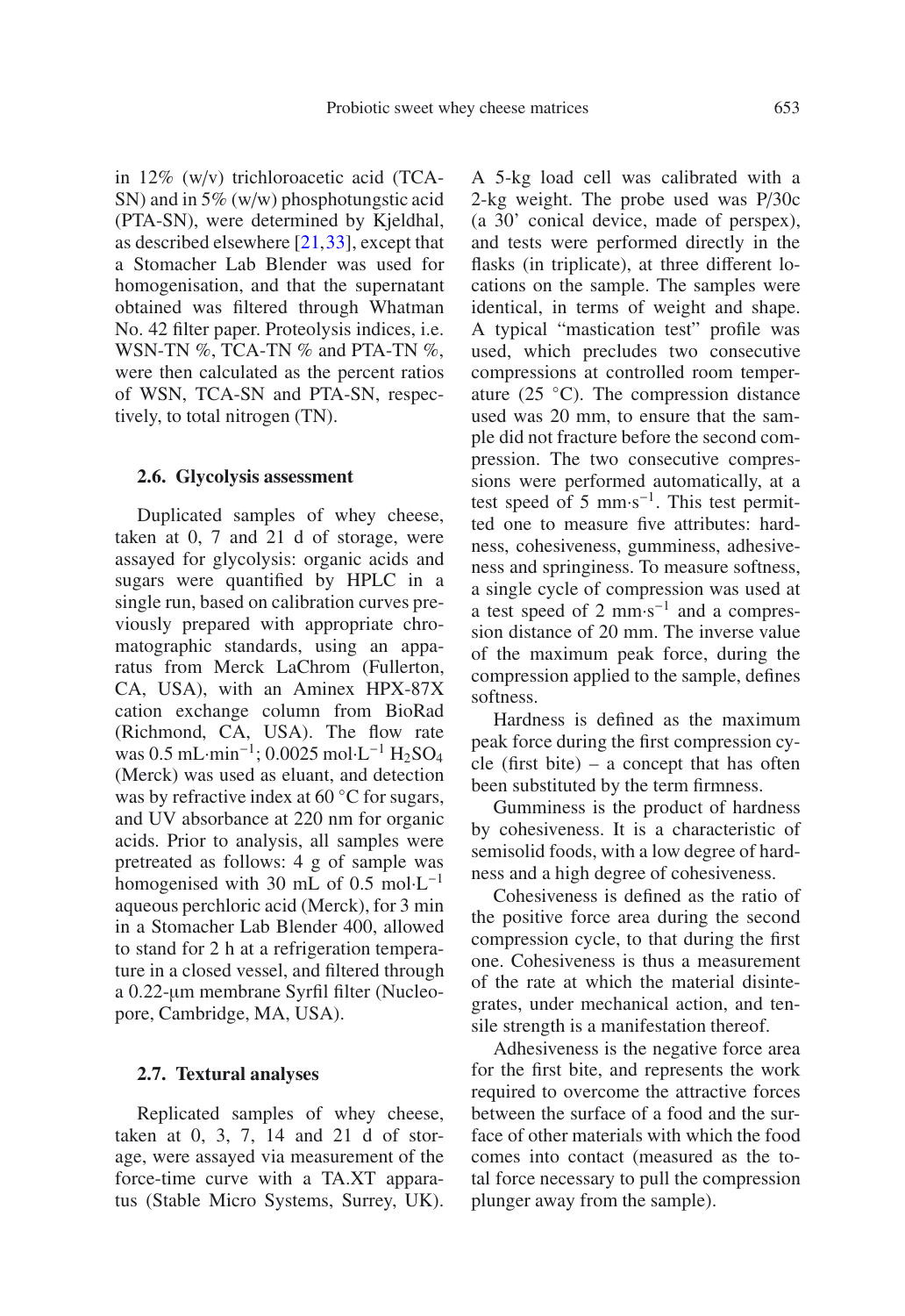Finally, springiness (originally called elasticity) is related to the height that the food recovers, during the time elapsed between the end of the first bite and the start of the second bite.

## **2.8. Sensory analyses**

A sensory panel trained for acceptance scoring assessed the coded matrices in random order. The panel consisted of 15 members, who underwent previous training with sensory analyses of dairy products, with ages ranging from 25 to 45 years old. Sample pieces were placed into airtight plastic containers, and were conditioned at room temperature for 15 min before evaluation, so as to guarantee that samples were consumed still fresh. Duplicated samples were evaluated at room temperature  $(20 °C)$ , but only upon previous confirmation of microbiological safety, by the consumer panel using a 9-point hedonic scale (in which 1 corresponds to "very bad", and 9 to "very good"). Between analyses, each member of the panel took a glass of water and a few flavour-inert biscuits, so as to avoid carry-over tastes from the previous analysis. During classification, general remarks about aroma, consistency, flavour and acidity were also recorded by the members of the sensory panel.

## **2.9. Statistical analyses**

Shapiro-Wilke normality tests were applied to initial chemical composition, viable cell counts, pH, acidity, glycolysis, proteolysis and textural experimental raw data, and most were found not to satisfy the homoscedasticity hypothesis. Since data transformation was not successful in all cases, a non-parametric test, e.g. Friedman's test, was eventually applied to said data. This test is used to detect differences in treatments across multiple test attempts, and is also known as two-way analyses in ranks. Since statistical differences were detected between values, the influence of storage time was assessed via a Wilcoxon test. This test involves comparison of differences between measurements, so it requires that the data be measured at an intermediate level of measurement (storage time). It does not require assumptions to be satisfied pertaining to the form of the distribution of experimental measurements, and should therefore be used whenever the distributional assumptions that underlie the *t*-test cannot be fully satisfied. Differences between the five types of whey cheeses were analysed using Mann-Whitney tests, which assess whether two samples of observations come from the same distribution. All tests were performed to a 5% significance level, using SPSS software (v. 15.0, SPSS, Chicago, IL, USA).

Tentative correlations between viable cell counts, pH, acidity and glycolysis, and also between textural parameters, were checked via Pearson's tests. This type of test was performed to a 1% significance level.

### **3. RESULTS AND DISCUSSION**

## **3.1. Microbiological profiles**

The viable cell numbers of the experimental inocula ranged between  $10<sup>9</sup>$ and  $10^{10}$  cfu·g<sup>-1</sup>, so as to originate a whey cheese bearing a probiotic character:  $10^8$  cfu·g<sup>-1</sup> is indeed the most commonly accepted threshold thereof [\[16](#page-15-16)[,18](#page-15-17)]. The nature of this matrix does not lead to significant syneresis following manufacture, so no microbiological analyses of any putatively expelled effluent were warranted. Viable cell numbers in whey cheeses increased by ca. 1.5 log cycles during the 21-d storage at  $7 \text{ °C}$ , in all experimental matrices (Fig. [1\)](#page-6-0). The highest increase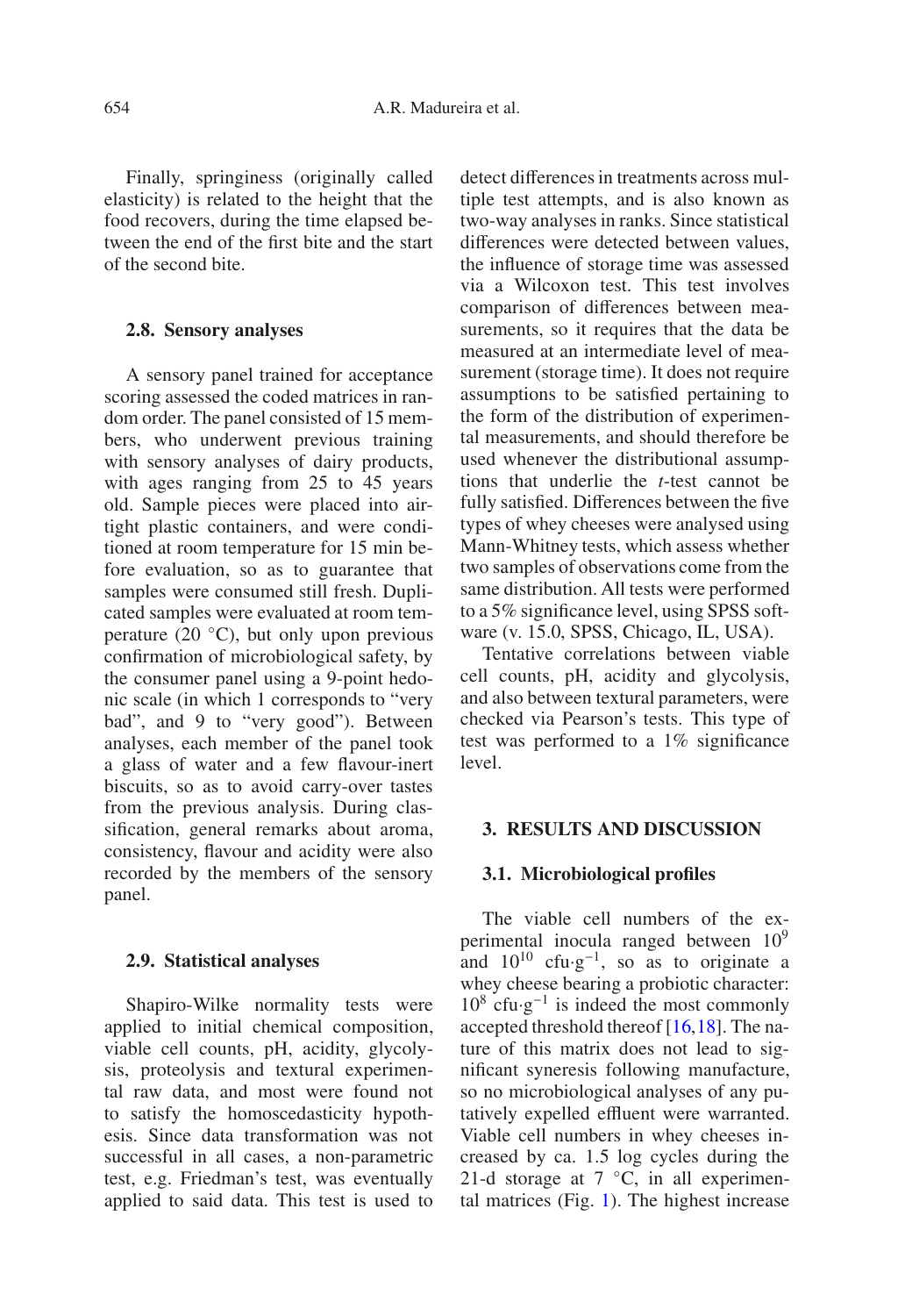<span id="page-6-0"></span>

**Figure 1.** Evolution (average  $\pm$  standard deviation), throughout storage at  $7 °C$ , of viable counts of *Lactobacillus paracasei* in whey cheese matrices:  $(\Box)$  with no additives  $(C)$ ,  $(\blacksquare)$  with added sugar  $(S)$ ,  $(\bigcirc)$  with added sugar and aloe vera  $(AV)$ ,  $(\bullet)$  with added jam  $(J)$ , and  $(\diamond)$  with added sugar and chocolate (CH).

was perceived after only 3 d of storage: no statistically significant differences between matrices were actually perceived before this time ( $P > 0.05$ ). A slight increase was observed by 21 d in matrix CH, but no statistical differences were found for microbiological viability among the five matrices  $(P > 0.05)$ . Hence, the numbers of viable cells were not affected by incorporation of the additives considered.

In a previous research work [\[24](#page-15-12)], the strain used (which had the old designation *L. paracasei* LCS1) was reported to increase its viable cell counts when inoculated into matrices based on bovine whey and milk, and with added salt and sugar. One of the major reasons to select this strain for the present work was the good technological features exhibited so far, particularly the good viability in solid whey matrices, as well as its intrinsic probiotic properties. In particular, this strain displays a good viability profile upon incorporation in such dairy products as Cheddar cheese [\[28](#page-16-9)] and yoghurt [\[27\]](#page-16-10). Strains of *L. paracasei* were also shown to exhibit good viability in other related dairy products, e.g. fermented milk [\[8](#page-15-18)[,27](#page-16-10)], Argentinean Fresco cheeses [\[36\]](#page-16-4) and Brazilian Minas fresh cheese [\[4](#page-15-10)].

Besides its probiotic functions and excellent growth in the whey cheese matrices, the aforementioned strain was chosen specifically because of its metabolic features, since it is known to be a facultative heterofermentative Lactobacillus (FHL). This type of added culture is known to actively interact with undesirable adventitious microbiota, by competing for the limited supply of substrates and growth factors present in cheese [\[22](#page-15-19)].

No external contamination was found in any experimental whey cheese throughout storage time (results not shown), at least to the limit of detection of the enumeration technique chosen (i.e.  $10<sup>3</sup>$  in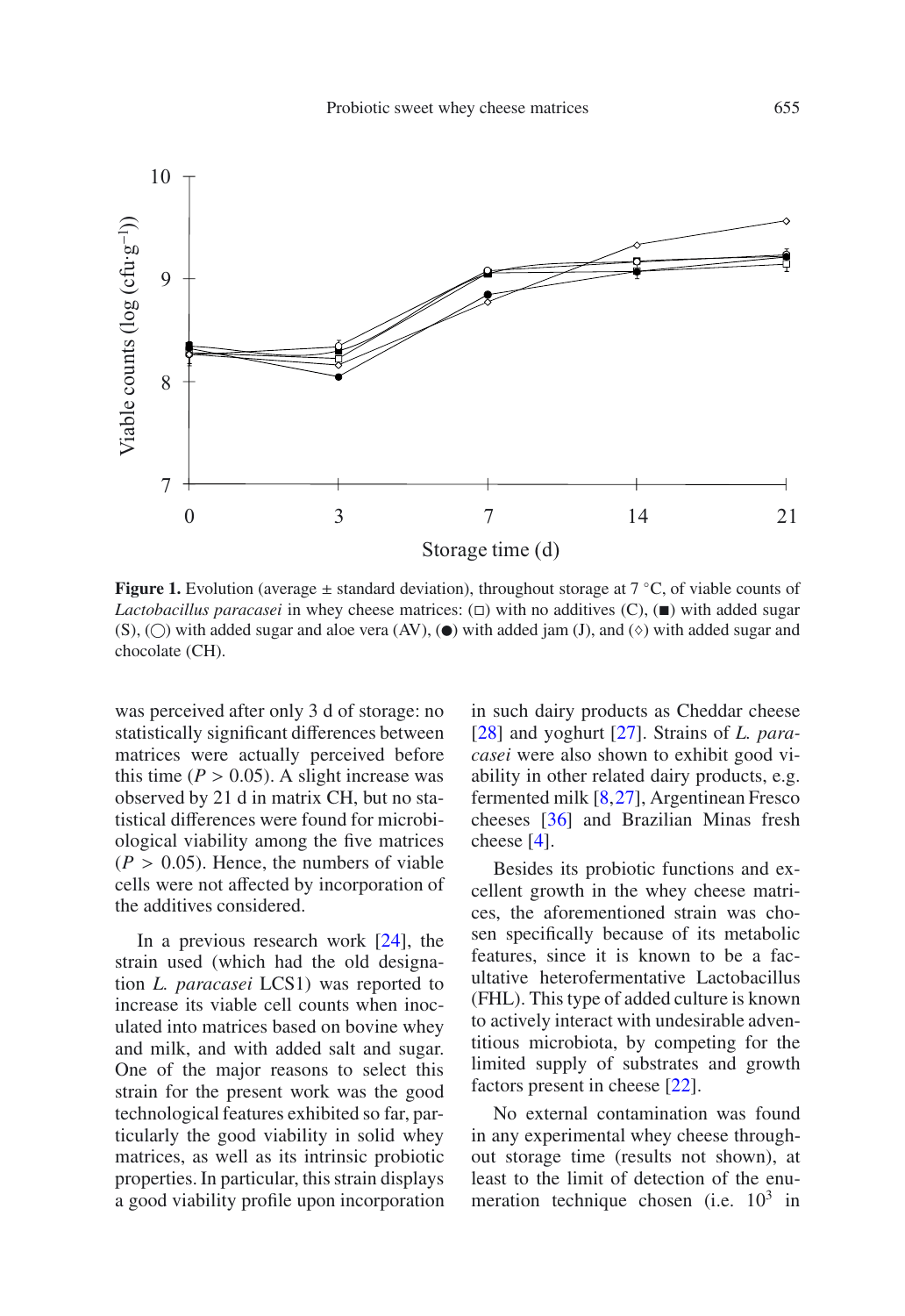<span id="page-7-0"></span>**Table II.** Physicochemical composition (average  $\pm$  standard deviation) of whey cheese matrices upon manufacture: (C) control, (S) with added sugar, (AV) with added sugar and aloe vera, (CH) with added sugar and chocolate, and (J) with added strawberry jam.

| Component |                             |                             |                                                                            |                         |                             |  |  |  |  |  |
|-----------|-----------------------------|-----------------------------|----------------------------------------------------------------------------|-------------------------|-----------------------------|--|--|--|--|--|
|           |                             |                             | Matrix Fat $(\%, w/w)$ Total protein $(\%, w/w)$ Water content $(\%, w/w)$ | pH                      | Lactose $(mg \cdot g^{-1})$ |  |  |  |  |  |
| C         | $14.40 \pm 0.00^{\circ}$    | $13.21 \pm 1.26^a$          | $65.43 \pm 0.98^{\circ}$                                                   | $5.56 \pm 0.01^{\circ}$ | $29.97 \pm 1.32^{\circ}$    |  |  |  |  |  |
| -S        | $11.60 \pm 0.04^b$          | $13.52 \pm 0.738^{\circ}$   | $70.85 \pm 3.74$ <sup>ab</sup>                                             | $5.49 \pm 0.00^b$       | $23.52 \pm 2.14^a$          |  |  |  |  |  |
| AV        | $9.89 \pm 0.07^b$           | $99.79 \pm 1.04^{\circ}$    | $69.57 \pm 0.62^{ab}$                                                      | $5.05 \pm 0.07^{\circ}$ | $21.89 \pm 0.02^a$          |  |  |  |  |  |
| <b>CH</b> | $8.20 \pm 0.04^c$           | $13.70 \pm 0.775^{\circ}$   | $66.57 \pm 0.73$ <sup>ab</sup>                                             | $5.52 \pm 0.00^{\circ}$ | $23.45 \pm 2.05^{\circ}$    |  |  |  |  |  |
| J         | $10.20 \pm 0.34^{\text{d}}$ | $13.02 \pm 2.28^{\text{a}}$ | $71.11 \pm 0.31^b$                                                         | $5.33 \pm 0.00^{\circ}$ | $24.23 \pm 1.09^{\circ}$    |  |  |  |  |  |

a,b,c Means within the same column, marked with the same letter, do not differ from each other ( $P > 0.05$ ).

general and  $10^2$  for coliforms). Moreover, no increase in total viable cell numbers was detected on PCA. Consequently, the mesophilic bacterial numbers obtained were accounted for by the viable cell numbers of only *L. paracasei*.

#### **3.2. Physicochemical profiles**

The pH values of whey and milk used for manufacture of the experimental whey cheeses, despite their low values (which are an expected consequence of the incipient microbial-mediated acidification of milk during cheesemaking), can be considered acceptable for manufacture of those matrices. Denaturation of whey proteins can in fact take place in the pH range 5.5– 6.0. The fat, protein and lactose contents, as well as the pH of ovine milk added during manufacture of whey matrices (Tab. [I\)](#page-3-0), had accordingly typical values for this type of milk, except for pH, which was on the low side, mainly due to transportation of milk before manufacture that might have permitted some degree of microbial-driven acidification.

Differences were found between matrices in terms of physicochemical parameters – which confirms the direct effect of incorporating additives upon whey cheese matrix composition  $(P \lt 0.05)$ . These differences were found in terms of fat, water content and pH (Tab. [II\)](#page-7-0); matrix J possessed higher water content, certainly owing to the addition of strawberry jam, an extra source of water.

## **3.3. Acidification**

In terms of acidification, all matrices underwent a decrease of ca. 1 pH unit (from 5.5 to 4.5) as storage time elapsed. However, acidity remained high in all five matrices, especially in the case of matrix J, and statistically significant differences between the set of matrices were found throughout storage time (Fig. [2\)](#page-8-0). The acidification (and pH) were apparently not influenced by the type of matrix. It is somewhat surprising that matrix C underwent an acidification pattern similar to the others, even though it contained no added sugar. Its content of lactic acid was lower, but an apparently stronger buffering effect made its pH remain essentially the same. A higher decrease in pH, and a concomitant increase in acidity were detected when sucrose was added at higher concentrations in an oat-based drink manufactured with *Lactobacillus* [\[1](#page-14-1), [35\]](#page-16-11). Matrix J underwent a higher acidification, with lower pH values and higher acidity recorded. Values of each parameter were correlated with each other, and the best correlation coefficients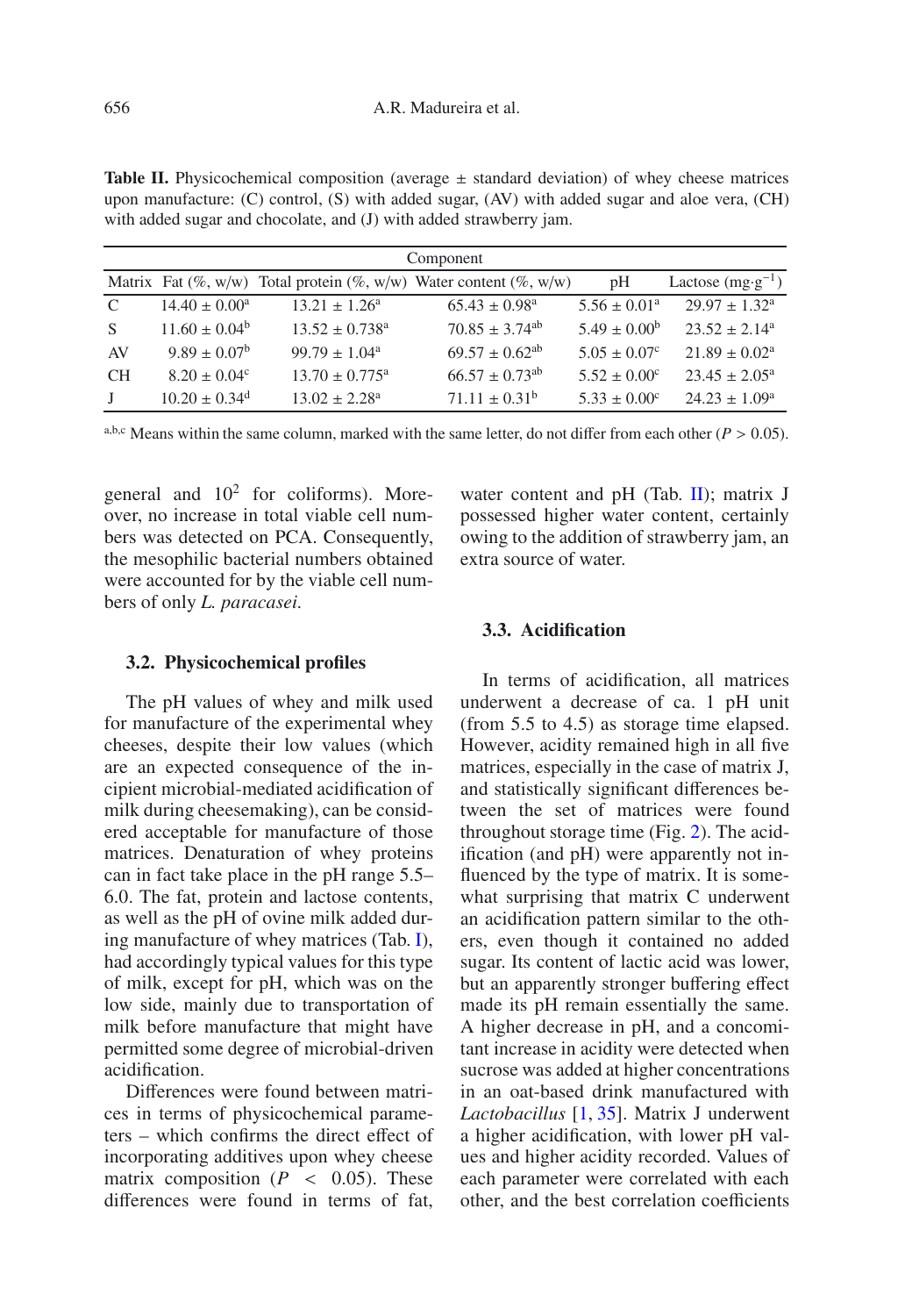<span id="page-8-0"></span>

**Figure 2.** Evolution (average ± standard deviation), throughout storage at 7 °C, of pH and titratable acidity in whey cheese matrices:  $(\Box)$  with no additives  $(C)$ ,  $(\blacksquare)$  with added sugar  $(S)$ ,  $(\bigcirc)$  with added sugar and aloe vera  $(AV)$ ,  $\bullet$  with added jam  $(J)$ , and  $(\diamond)$  with added sugar and chocolate (CH).

were actually found for pH and acidification of matrix AV  $(r = 0.97)$ . No statistical differences, meanwhile, were found among matrices, in terms of pH and (titratable) acidification rate  $(P > 0.05)$ .

#### **3.4. Proteolysis**

In general, the proteolytic activity of *L. paracasei* was poor throughout storage time. Furthermore, substrate proteins were less available for hydrolysis – because they constituted a separate (solid) phase, and were also in an aggregated state (which hampered bulk access by soluble bacterial proteinases). Slight differences in proteolytic activity were nonetheless detected. For example, higher values of all nitrogen fractions were found in matrix J, by 21 d of storage. At this time of storage, statistically significant differences were found between matrices ( $P < 0.05$ ).

The extent of proteolysis (WSN) observed (see Fig. [3a](#page-9-0)) was low. The TCA-SN fraction contains medium and small-sized peptides, amino acids and smaller nitrogen compounds (e.g. amines, urea and ammonia). On the other hand, the PTA-SN fraction is composed of very small peptides, amino acids, and smaller nitrogen compounds other than dibasic amino acids and ammonia, which makes it a fair index of free amino acid content [\[2](#page-14-2)]. The ripening depth (TCA-SN) evolved in a way similar to WSN (Fig. [3b](#page-9-0)). Bacterial proteinases and peptidases are apparently able to further break down large peptides, and thus release intermediate-sized (and soluble) peptides. Nevertheless, no significant differences were found between matrices for TCA-SN  $(P > 0.05)$ . Meanwhile, small peptides (and even free amino acids) also formed, which are soluble in PTA, and thus accounted for the high values of PTA-SN observed (Fig. [3c](#page-9-0)). In this case, differences were found especially between matrix C and the others, by 14 d of storage  $(P < 0.05)$ . By the end of storage, matrix J exhibited the highest PTA-SN  $(P < 0.05)$ .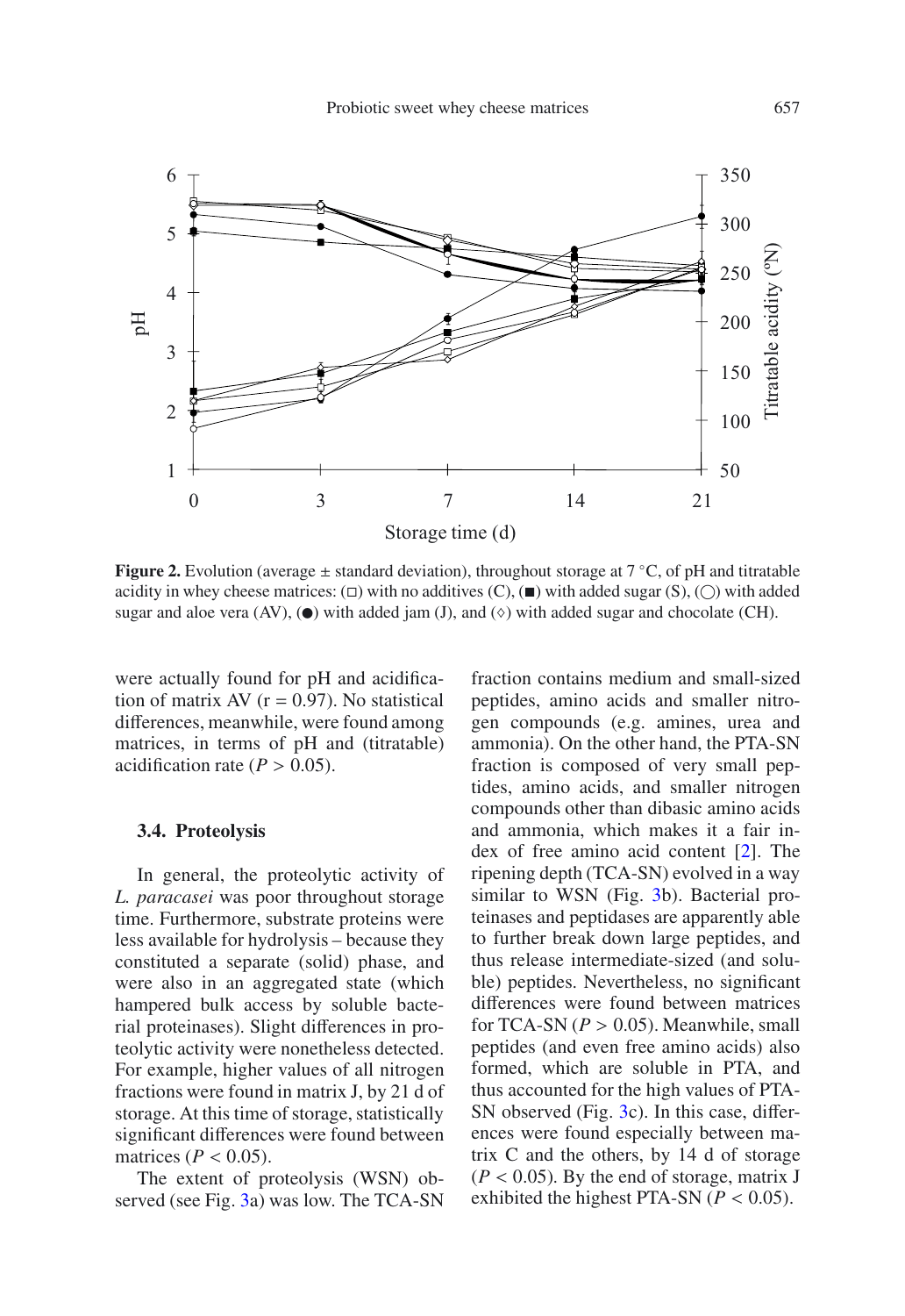

<span id="page-9-0"></span>**Figure 3.** Evolution (average ± standard deviation), throughout storage at 7 ◦C, of proteolysis in whey cheese matrices measured as: (a) water-soluble nitrogen (WSN), (b) TCA-soluble nitrogen (TCA-SN) and (c) PTA-soluble nitrogen (PTA-SN). Means for matrices, at the same storage time, marked with the same letter, do not differ from each other ( $P > 0.05$ ).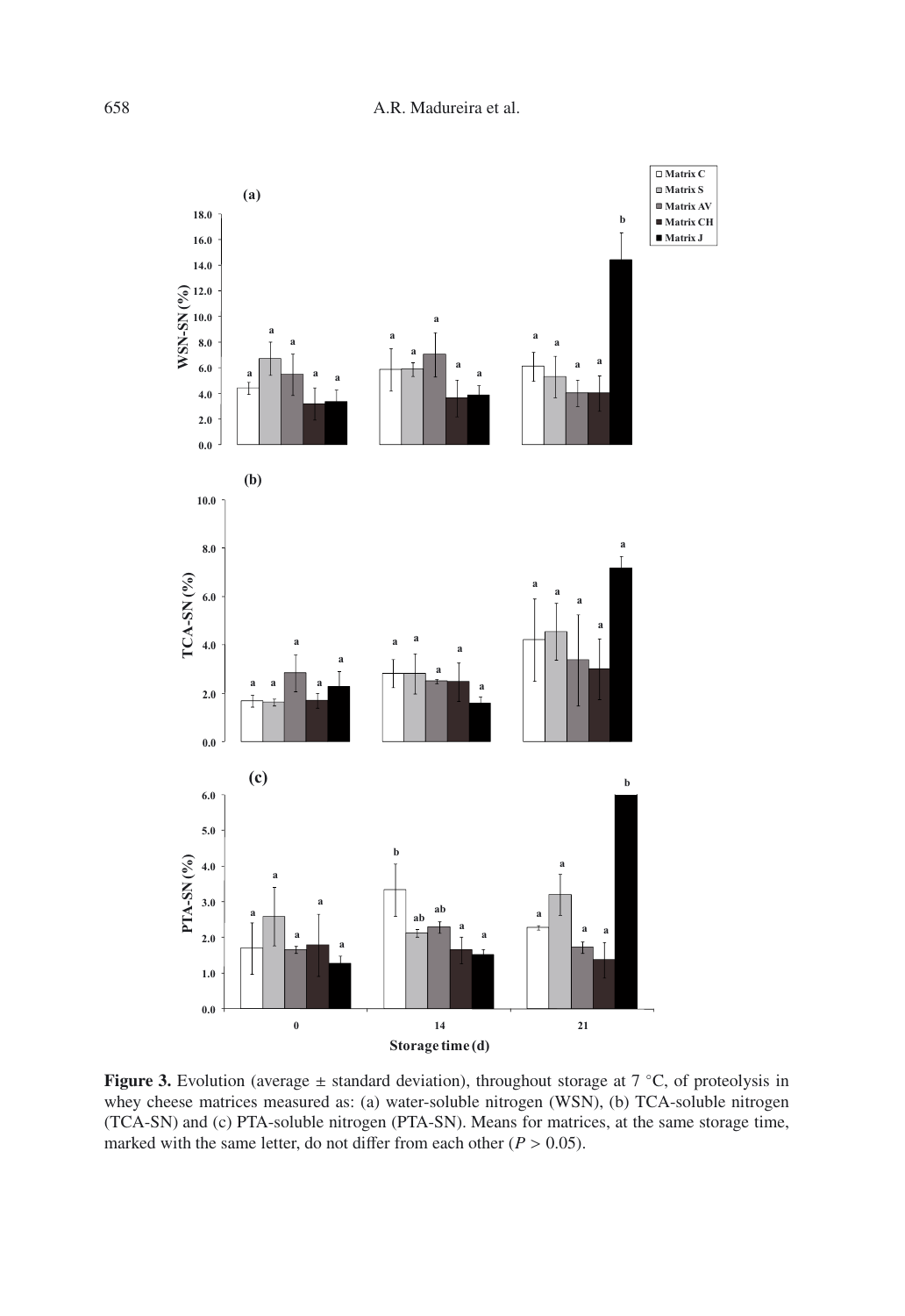<span id="page-10-0"></span>

**Figure 4.** Evolution (average  $\pm$  standard deviation), throughout storage at 7 °C, of glycolysis in whey cheese matrices measured as contents of lactic acid. Means for matrices, at the same storage time, marked with the same letter, do not differ from each other  $(P > 0.05)$ .

A similar proteolysis level was also obtained for Cheddar cheeses manufactured with milk inoculated with a similar *L. paracasei* strain, and stored at low refrigeration temperatures (4 ◦C) for a period of 8 wk [\[28\]](#page-16-9). These strains are generally assumed to possess a relatively low level of caseinolytic activity, coupled with a high level of peptidolytic activity [\[9](#page-15-20), [39](#page-16-12)].

Whey proteins are in a denatured and aggregated form in whey cheese. This state hampers full access of, and action by bacterial peptidases. In addition, there was no decrease in strain viability, so one concluded that no cell lysis had occurred. Hence, no extra release of intracellular peptidases into the matrix took place [\[17\]](#page-15-21). Finally, the matrices were manufactured without addition of rennet or coagulant, so no initial breakdown of substrate proteins took place at all. Therefore, no reason exists to believe that denatured whey proteins are more susceptible to proteolytic attack than their soluble counterparts.

Peptides and free amino acids released throughout storage, notwithstanding their low levels, may be important as growth promoters of *L. paracasei*. Release of free amino acids may also contribute, to a small extent, to development of flavours that would possibly be perceived in a more refined sensory analysis.

#### **3.5. Glycolysis**

Storage time, but not type of matrix, proved an important technological parameter ( $P < 0.05$ ) for content of lactic acid (Fig. [4\)](#page-10-0). By 0 d, lactose concentrations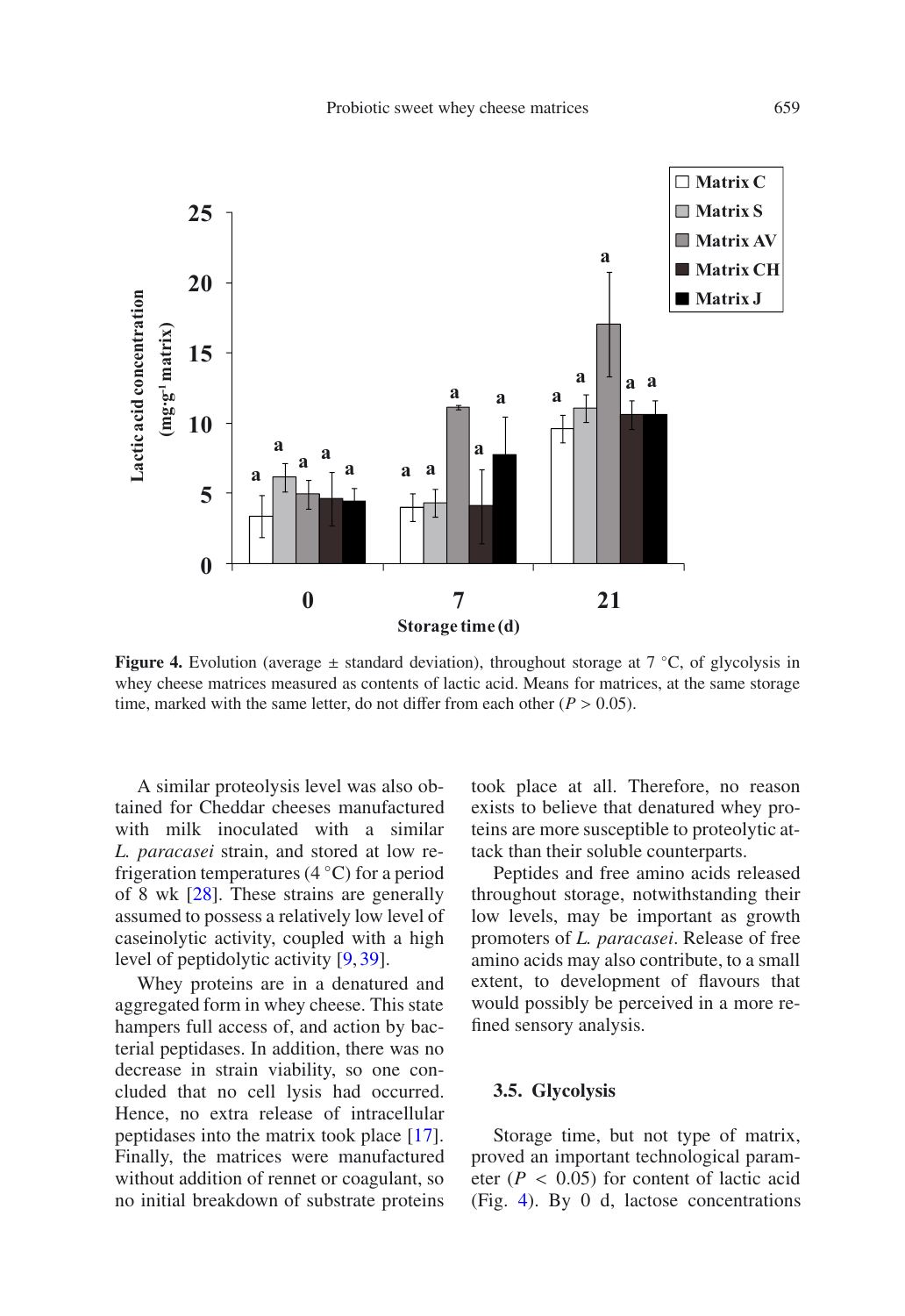were  $21-30$  mg⋅g<sup>-1</sup> (Tab. [II\)](#page-7-0); lactose concentrations were not affected by the type of additive used  $(P > 0.05)$ .

Lactic acid was found at time zero. This was expected because the bacterial strain inoculum was made in skim milk, which contains lactose that was accordingly metabolised into lactic acid, and added to the whey matrices when the inoculum was homogenised. Note that control matrices also contain lactic acid because (as explained above) the addition of inoculum was mimicked by skim milk deliberately acidified with lactic acid. The concentration of this acid increased throughout storage time; the lowest value observed was in matrix S by 21 d (Fig. [4\)](#page-10-0). The presence of additives increased the production of lactic acid by the probiotic strain, especially in matrix AV.

Lactose is obviously the primary substrate for acid production, as a lactic acid bacterium was the sole microorganism at stake. *Lactobacillus paracasei* is known to be a facultative heterofermentative lactobacillus, as it converts lactose into lactic acid, acetic acid and carbon dioxide. In all experimental matrices, initial lactose was partially converted into lactic acid, whereas generation of acetic acid was almost negligible (results not shown). Again, several parameters may have influenced the metabolism of this strain; for example, storage at 7 °C, time of storage and absence of oxygen, which may affect release of acetic acid, but not of lactic acid. Furthermore, sucrose was present in all matrices but matrix C, and can be degraded into fructose and glucose (data not shown), whereas glucose may in turn be converted into lactic acid.

Production of lactic acid accounts for the acidification conveyed by Figure [2](#page-8-0) (and discussed before). However, production of lactic acid also fulfils an antimicrobial role, as it inhibits endogenous growth of postprocessing contaminating bacteria (e.g. pathogens).

#### **3.6. Textural profiles**

Our experimental manufacture of whey matrices encompassed slight modifications of a protocol reported previously [\[24\]](#page-15-12). In order to improve softness and increase yield, milk was added only upon whey protein precipitation (at  $87-90$  °C) – thus paralleling the more traditional recipe followed in manufacture of Serra da Estrela Requeijão. Both the inoculum and the additives were previously homogenised within the matrices, using optimal speed and equipment configuration (results not shown).

Different patterns were observed among matrices (Fig. [5\)](#page-12-0). Softness was low and it decreased (in our case) in matrices C and CH  $(P > 0.05)$  as storage time elapsed, whereas this parameter increased in matrices S, AV and J  $(P > 0.05)$ , as apparent from inspection of Figure [5a](#page-12-0). In the case of matrix J, softness was higher towards the end of storage, unlike what happened in matrix C. Incorporation of additives led to increase in softness, and statistically significant differences were found only between matrices AV and CH ( $P < 0.05$ ). Increase in softness may be related to the increase in acidity originated by the higher proteolytic activity detected in these matrices.

Matrices C and CH were the only ones that changed firmness with time  $(P < 0.05)$ . By 7 d of storage, matrix C was harder than its counterparts, and by the end of storage this was observed for matrix CH (Fig. [5b](#page-12-0)). The degree of proteolysis relates to textural parameters, especially hardness; and acidification promotes a pH decrease, which in turn promotes release of calcium ions; these changes in free calcium concentration levels eventually account for fragile and fragmented matrices [\[38\]](#page-16-13). In matrix CH, lower proteolysis degrees were detected and it was rated as firmer than the others. Matrix J suffered the highest proteolysis and acidification extents, and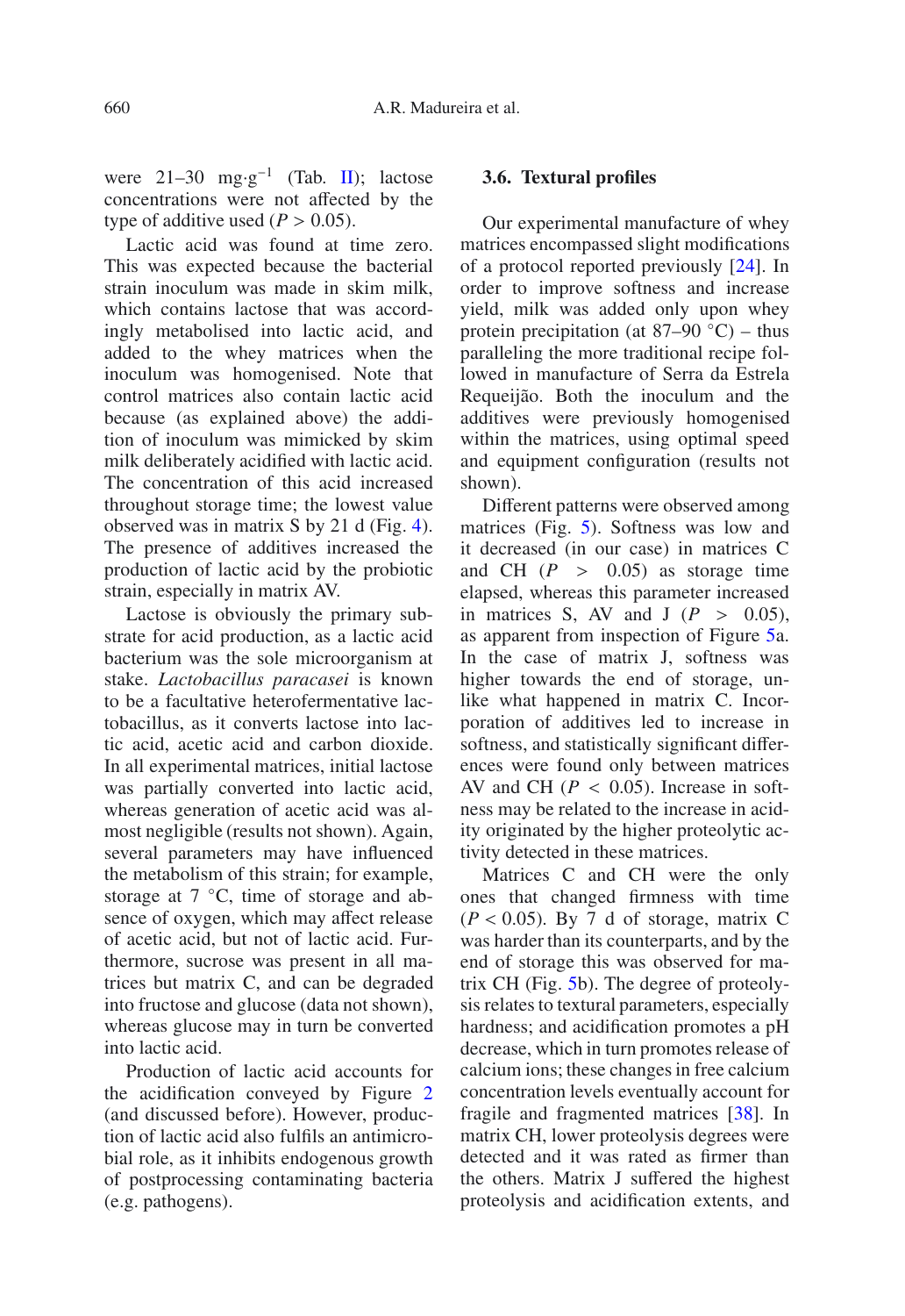

<span id="page-12-0"></span>**Figure 5.** Evolution (average  $\pm$  standard deviation), throughout storage at 7  $\degree$ C, of texture in whey cheese matrices measured as: (a) softness, (b) hardness, (c) adhesiveness, (d) gumminess, (e) cohesiveness, and (f) springiness. Means for matrices, at the same storage time, marked with the same letter, do not differ from each other  $(P > 0.05)$ .

in turn was less firm than the remaining matrices.

Adhesiveness was statistically different between matrices  $(P \lt 0.05)$ , and increased in the case of matrices C, AV and CH until 14 d of storage (Fig. [5c](#page-12-0)). The highest value was found for matrix C, and the lowest for matrix J.

Gumminess decreased only for matrix C, and increased for matrix J. For the other matrices, this parameter remained essentially constant throughout storage time. The highest value was found for matrix CH by the end of storage, whereas the lowest was found for matrix AV. Changes in gumminess were statistically significant among all matrices  $(P < 0.05)$  (Fig. [5d](#page-12-0)).

Cohesiveness decreased in all matrices  $(P < 0.05)$ , except for J (Fig. [5e](#page-12-0)).

In all matrices but S, elasticity underwent similar changes, which were statistically significant ( $P < 0.05$ ), versus storage time (Fig. [5f](#page-12-0)). This parameter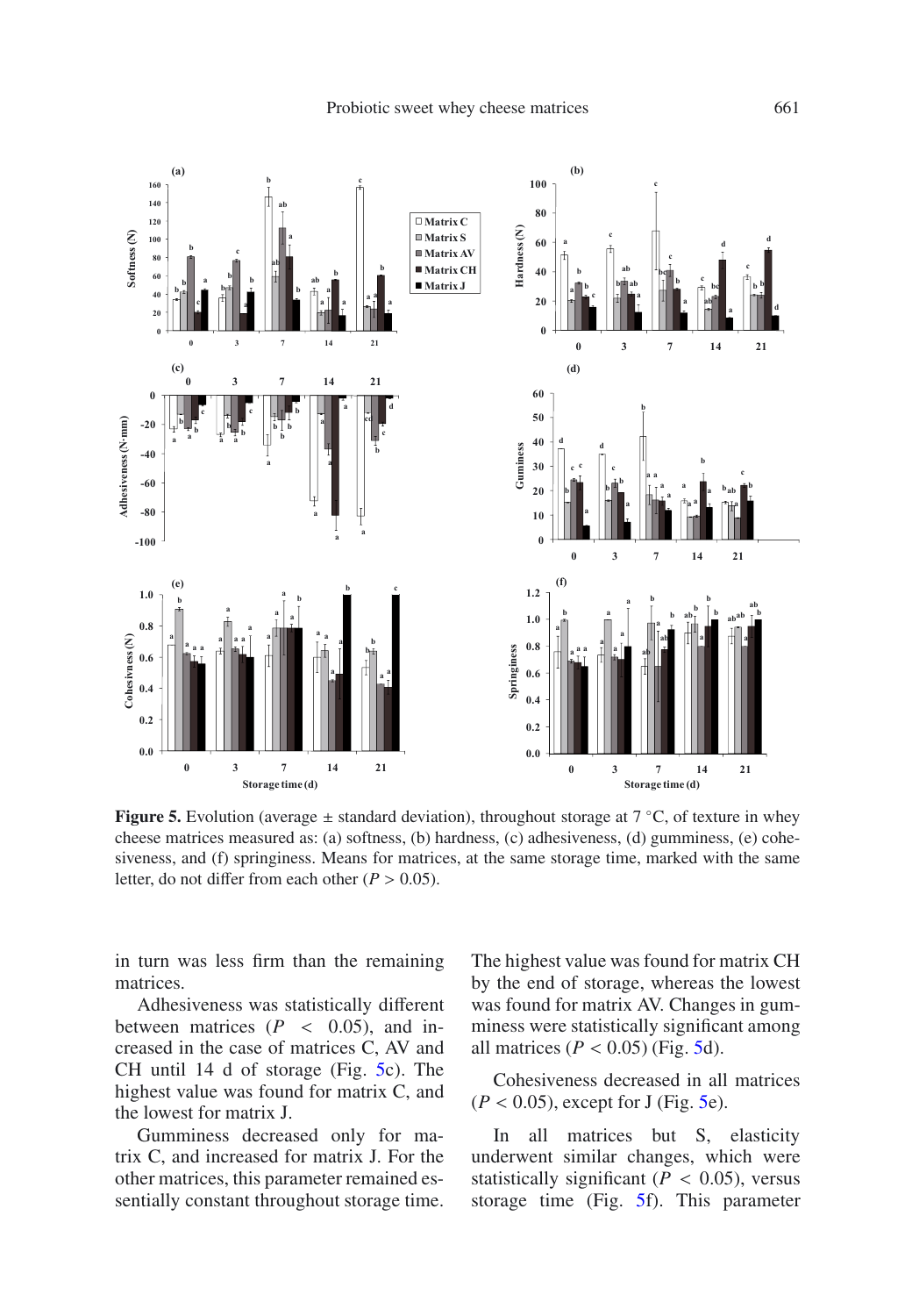<span id="page-13-0"></span>**Table III.** Sensory scores of acceptance (average  $\pm$  standard deviation) of whey cheese matrices, throughout storage at 7 ◦C: (C) control, (S) with added sugar, (AV) with added sugar and aloe vera, (CH) with added sugar and chocolate, and (J) with added strawberry jam.

|                  |                 |                 | Matrix          |                 |                 |
|------------------|-----------------|-----------------|-----------------|-----------------|-----------------|
| Storage time (d) |                 |                 |                 | CН              |                 |
|                  | $7.16 \pm 1.04$ | $8.01 \pm 0.86$ | $7.28 \pm 0.75$ | $6.06 \pm 1.87$ | $6.13 \pm 1.89$ |
| 14               | $6.63 \pm 1.37$ | $5.48 \pm 0.97$ | $4.83 \pm 1.02$ | $4.05 \pm 1.39$ | $3.73 \pm 2.27$ |

was influenced by the type of additive  $(P < 0.05)$ .

Experimental matrices were manufactured so as to parallel the original Requeijão. This Portuguese speciality whey cheese is considered a soft cheese in its original form, as moisture content lies in the range 48–80% (w/w). However, preliminary homogenisation of the inoculum and additives produced even softer matrices. Softness and hardness (firmness) are directly correlated with each other: harder matrices are also less soft. On the other hand, additives play important roles in the two aforementioned textural parameters. By the time of manufacture, matrix CH was the softest, but as time elapsed this matrix became less soft (Figs. [5a](#page-12-0) and [5b](#page-12-0)). Chocolate was incorporated in the form of powder and fibre; its components (including fibre) may have absorbed water throughout storage time, thus turning them harder (and thus less soft). Conversely, the matrices in which the additives were incorporated in liquid form, i.e. aloe vera and jam, were softer and thus less hard.

#### **3.7. Sensory profiles**

The results of organoleptic assessment of the various experimental whey cheese matrices are depicted in Table [III.](#page-13-0) Matrices containing sugar, and sugar and aloe vera, received the best scores, by 3 d of storage.

Sugar addition appeared to increase the sensory scores attributed (Tab. [III\)](#page-13-0). The panel emphasised that matrices with added

aloe vera were perceived as particularly fresh. As storage time elapsed, all matrices tended to slightly decrease the scores they received, especially those with added jam and chocolate. By 14 d of storage, all matrices decreased their levels, and the control matrix (C) was the best scored, since lactic acid was present at lower levels. The presence of additives increased the metabolic activity, and led to higher production of lactic acid, especially in matrix J. This shortcoming may be effectively addressed via use of an alternative low-acid producer, yet probiotic strain (for example, belonging to the *Bifidobacterium* genus), or additives with explicit anti-acid capacity (for example, sodium citrate or bicarbonate). As a basis for selection, strains which cannot grow at 15 $\degree$ C (a constraint that excludes *L. casei*, *L. rhamnosus* and *L. plantarum* groups), and which have low lactase and/or invertase activities, would be good candidates. In a previous work [\[24\]](#page-15-12), matrices inoculated with *Bifidobacterium* strains exhibited a slower acidifying profile. Another solution would be to use jam kept apart from the whey cheese matrix, as this additive also contributes to acidification.

Texture was always pointed out as a positive feature of these matrices. The panel suggested specifically that all matrices were rather creamy; therefore, the (unwanted) presence of granules was eventually overcome, via homogenisation of the inocula and additives upon incorporation thereof.

It might be argued that use of a control without a probiotic would have permitted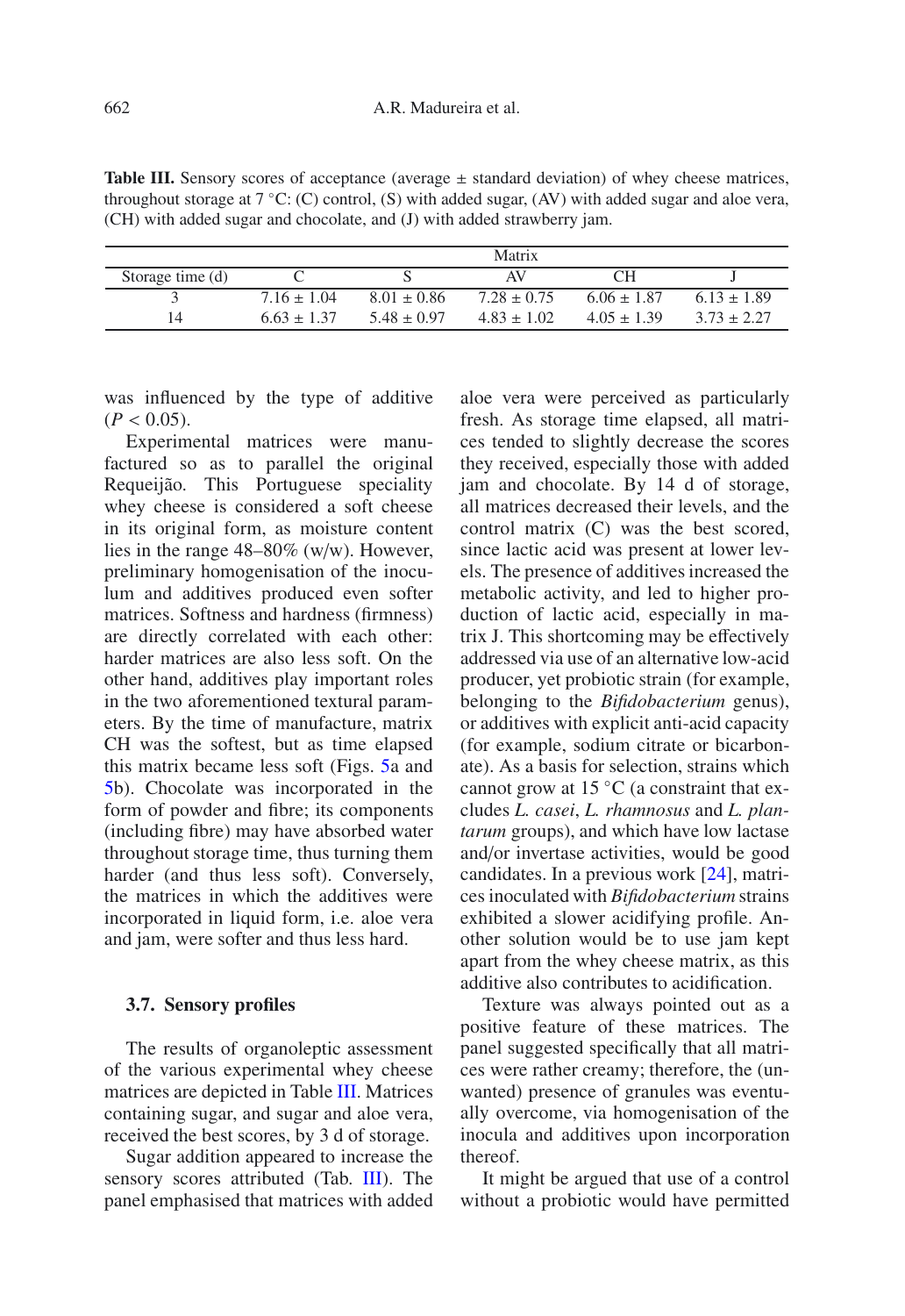one to assess whether addition of probiotics has itself a detrimental effect upon the sensory profile (including texture). Since the main objective of this research work was to assess the influence of additives on probiotic matrices, no experimental matrices without a probiotic strain were manufactured. Nevertheless, it is possible to effectively comment on the influence of such a probiotic strain in the matrices produced without additives. These matrices (C) exhibit no significant changes in proteolysis, and extent of release of lactic acid doubles only by 21 d of storage, which means that incorporation of additives influences their metabolic activity. In terms of texture, these matrices were less soft than the others. They were also more adhesive, but no changes in cohesiveness or springiness were detected during storage time. Such changes in texture were associated specifically with the strain and not with the additive, and contributed positively to the sensory scores, which remained essentially constant up to 14 d. Finally, the matrices were better scored than salted ones (Madureira et al., unpublished). Sweet additives thus proved to be a good alternative, in attempts to increase the perceived texture of these matrices. This appears to be an advantage, should they be intended for consumption as a dessert.

#### **4. CONCLUSIONS**

The viable cell numbers of *L. paracasei*, as well as acidification and pH profiles, were not influenced by the type of additive incorporated. No contamination was detected in any matrix during the course of the experiments. All matrices underwent acidification during storage, which was accounted for by lactic acid produced by the inoculated strain, whereas the highest values were found in matrices containing additives. As expected, the proteolytic activity measured was low, owing to the relatively low temperatures used for storage, the short storage time, and especially the nature of the matrix. Nevertheless, the highest proteolytic activity was found in matrices with jam, which influenced texture: matrix CH, which underwent lower proteolysis, was firmer, whereas matrix J was in turn softer, less adhesive and more cohesive. Incorporation of additives appears to increase softness, and to decrease hardness of matrices. Sensory assessment of matrices with additives was rather good compared with that of the control. However, the longer the storage time, the more preferred control matrices. The presence of additives is determinant for evolution of proteolysis and glycolysis, and both these activities are important for textural and sensory acceptance of matrices.

**Acknowledgements:** Partial funding for this research effort was provided via the project PROBIOSORO, administered by the Agência de Inovação (Portugal) – POCTI: Programa Operacional de Ciência, Tecnologia e Inovação, and coordinated by author F. X. Malcata. Funding for author A. R. Madureira was via a Ph.D. fellowship (ref. BD/18500/2004), administrated by the Fundação para a Ciência e a Tecnologia (Portugal). The authors are grateful to Ms. A. E. Pintado for technical support.

## **REFERENCES**

- <span id="page-14-1"></span>[1] Angelov A., Gotcheva V., Kuncheva R., Hristozova T., Development of a new oatbased probiotic drink, Int. J. Food Microbiol. 112 (2006) 75–80.
- <span id="page-14-2"></span>[2] Ardö Y., Evaluating proteolysis by analyzing the N content of cheese fraction, in: Ardö Y. (Ed.), Bulletin IDF 337, Chemical Methods for Evaluating Proteolysis in Cheese Maturation, International Dairy Federation, Brussels, Belgium, 1999, Part 2, pp. 4–9.
- <span id="page-14-0"></span>[3] Blanchette L., Roy D., Bélanger G., Gauthier S.F., Production of Cottage cheese using dressing fermented by Bifidobacteria, J. Dairy Sci. 79 (1996) 8–15.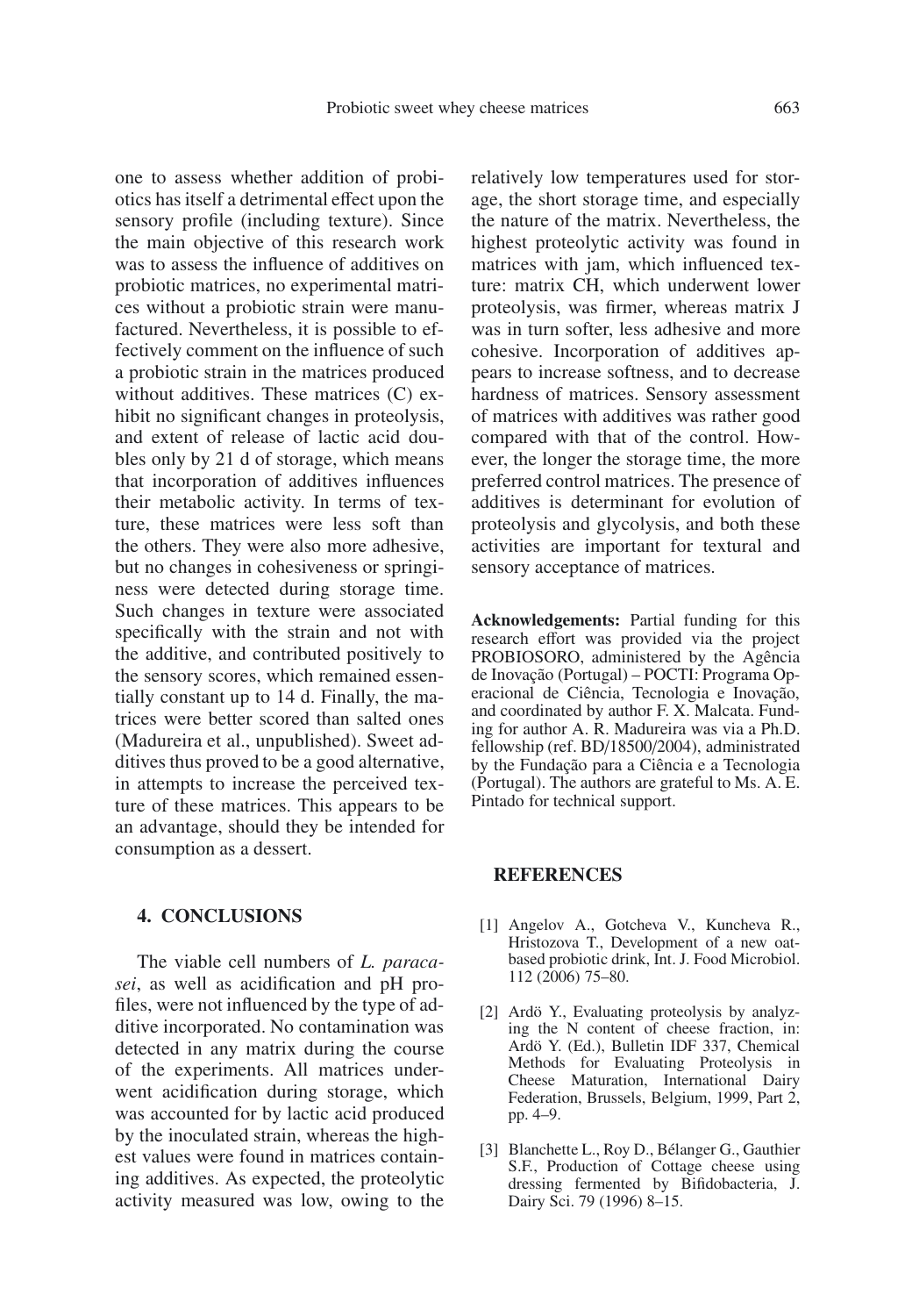- <span id="page-15-10"></span>[4] Buriti F.C.A., Rocha J.S., Saad S.M.I., Incorporation of *Lactobacillus acidophilus* in Minas fresh cheese and its implications for textural and sensorial properties during storage, Int. Dairy J. 15 (2005) 1279–1288.
- <span id="page-15-14"></span>[5] Busta F.F., Peterson E.H., Adams D.M., Johnson M.G., Colony count methods, in: Speck M.L. (Ed.), Compendium of Methods for the Microbiological Examination of Foods, American Public Health Association, Washington, DC, USA, 1984, p. 62.
- <span id="page-15-5"></span>[6] Daigle A., Roy D., Bélanger G., Vuillemard J.C., Production of hard-pressed cheese (Cheddar cheese-like) using cream fermented by *Bifidobacterium infantis* ATCC 27920 G (Abstr.), J. Dairy Sci. 80 (1994) 103.
- <span id="page-15-6"></span>[7] Dinakar P., Mistry V.V., Growth and viability of *Bifidobacterium bifidum* in Cheddar cheese, J. Dairy Sci. 77 (1994) 2854–2864.
- <span id="page-15-18"></span>[8] Donkor O.N., Henriksson A., Vasiljevic T., Shah N.P., Effect of acidification on the activity of probiotics in yoghurt during cold storage, Int. Dairy J. 16 (2000) 1181–1189.
- <span id="page-15-20"></span>[9] Fernández-de-Palencia P., Peláez C., Martín-Hernández M.C., Characterization of the aminopeptidase system from *Lactobacillus paracasei* subsp-*paracasei* IFPL 731, J. Agric. Food Chem. 45 (1997) 3778–3781.
- <span id="page-15-4"></span>[10] Furtado M.M., Partridge J.A., Ustunol Z., Ripening characteristics of reduced fat Cheddar cheese using heat-shocked and live *Lactobacillus paracasei* as adjunt culture, J. Dairy Sci. 76 (1993) 101–108.
- <span id="page-15-2"></span>[11] Gardiner G., Ross R.P., Collins J.K., Fitzgerald G.C., Development of a probiotic Cheddar cheese containing humanderived *Lactobacillus paracasei* strains, Appl. Environ. Microb. 64 (1998) 2192– 2199.
- <span id="page-15-7"></span>[12] Gobbetti M., Corsetti A., Smacchi E., Zocchetti A., de Angelkis M., Production of Crescenza cheese by incorporation of bifidobacteria, J. Dairy Sci. 81 (1998) 37–47.
- <span id="page-15-8"></span>[13] Gomes A.M.P., Malcata F.X., Development of probiotic cheese manufactured from goat milk: response surface analysis via technological manipulation, J. Dairy Sci. 81 (1998) 1492–1507.
- <span id="page-15-3"></span>[14] Gomes A.M.P., Malcata F.X., Klaver F.A.M., Grande H.G., Incorporation and

survival of *Bifidobacterium* sp. strain Bo and *Lactobacillus acidophilus* strain Ki in a cheese product, Neth. Milk Dairy J. 49 (1995) 71–95.

- <span id="page-15-0"></span>[15] Hekmat S., McMahon D.J., Survival of *L. acidophilus* and *B. bifidum* in ice cream for use as a probiotic food, J. Dairy Sci. 75 (1992) 1415–1422.
- <span id="page-15-16"></span>[16] Hoier E., Janzen T., Henriksen C.M., Rattray F., Brockmann E., Johansen E., The production, application and action of lactic cheese starter cultures, in: Law B.A. (Ed.), Technology of Cheesemaking, CRC Press, Boca Raton, FL, USA, 1999, pp. 99–131.
- <span id="page-15-21"></span>[17] Hynes E.R., Bergamini C.V., Suárez V.B., Zalazar C.A, Proteolysis on Reggianito Argentino cheeses manufactured with natural whey cultures and selected strains of *Lactobacillus helveticus*, J. Dairy Sci. 86 (2003) 3831–3841.
- <span id="page-15-17"></span>[18] Ishibashi N., Shimamura S., Bifidobacteria: research and development in Japan, Food Technol. 47 (1993) 126–135.
- <span id="page-15-9"></span>[19] Kasimoglü A., Gönçüozlu M., Akgün S., Probiotic White cheese with *Lactobacillus acidophilus*, Int. Dairy J. 14 (2004) 1067– 1073.
- <span id="page-15-13"></span>[20] Klaenhammer T.R., Kullen M.J., Selection and design of probiotics, Int. J. Food Microb. 50 (1999) 45–57.
- <span id="page-15-15"></span>[21] Kuchroo C.N., Fox P.F., Soluble nitrogen in Cheddar cheese. Comparison of extraction procedures, Milchwiss. 37 (1982) 331–335.
- <span id="page-15-19"></span>[22] Laleye L.C., Simard R.E., Lee B.H., Holley R.A., Quality attributes of Cheddar cheese containing added lactobacilli, J. Food Sci. 55 (1990) 114–118.
- <span id="page-15-1"></span>[23] Laroia S., Martin S.H., Effect of pH on survival of *B. bifidum* and *L. acidophilus* in frozen fermented dairy desserts, Cult. Dairy Prod. J. 2 (1991) 13–21.
- <span id="page-15-12"></span>[24] Madureira A.R., Gião M.S., Pintado M.E., Gomes A.M.P., Freitas A.C., Malcata F.X., Incorporation and survival of probiotic bacteria in whey cheese matrices, J. Food Sci. 70 (2005) 160–165.
- <span id="page-15-11"></span>[25] Madureira A.R., Pereira C.I., Gomes A.M.P., Pintado M.E., Malcata F.X., Bovine whey proteins – overview on their main biological activities, Food Res. Int. 40 (2007) 1197– 1211.